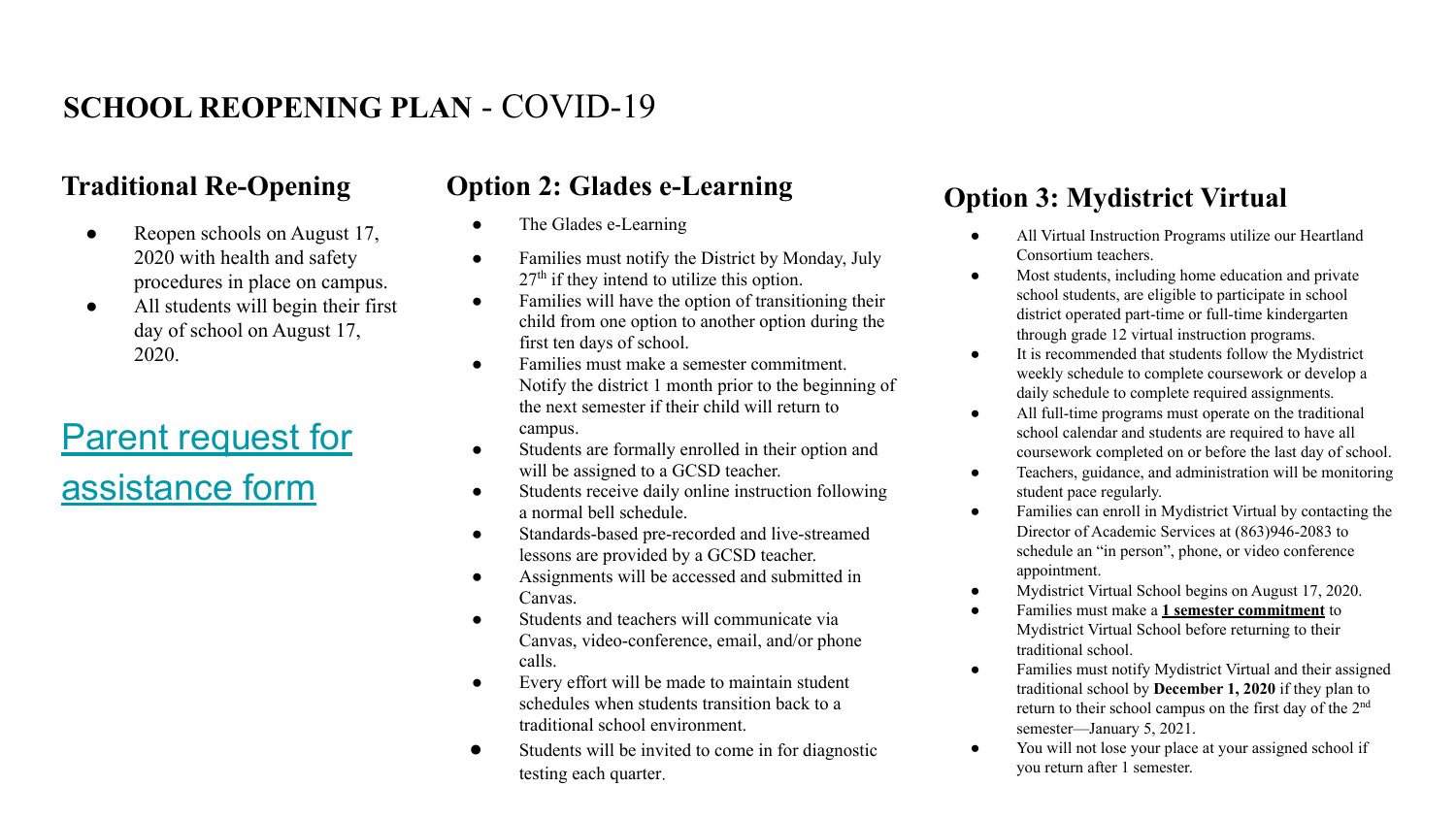# **SCHOOL REOPENING PLAN**

## **Education Plan (IEP's) or 504 Plan accommodations in e-Learning**

The IEP/504 team (general education teachers, special education teachers, related service providers and families) will collaborate to determine which accommodations are appropriate for the e-Learning platform.

#### **Confidentiality and Student Privacy**

Families who select Glades e-Learning, special education and related services providers may use digital platforms approved by the District for secure access. It is also important to note that at no time will there be any recording of lessons when students are present in the digital environment.

## **IEP - Related Services**

- Glades e-Learning or MyVirtual Students who require related services according to their IEP will receive services on school premisses. Parents will be contacted to establish a schedule for related services at an assigned school site.
- Glades e-Learning or MyVirtual Related services for students with specific health or support needs will be addressed in collaboration with families on an individual basis.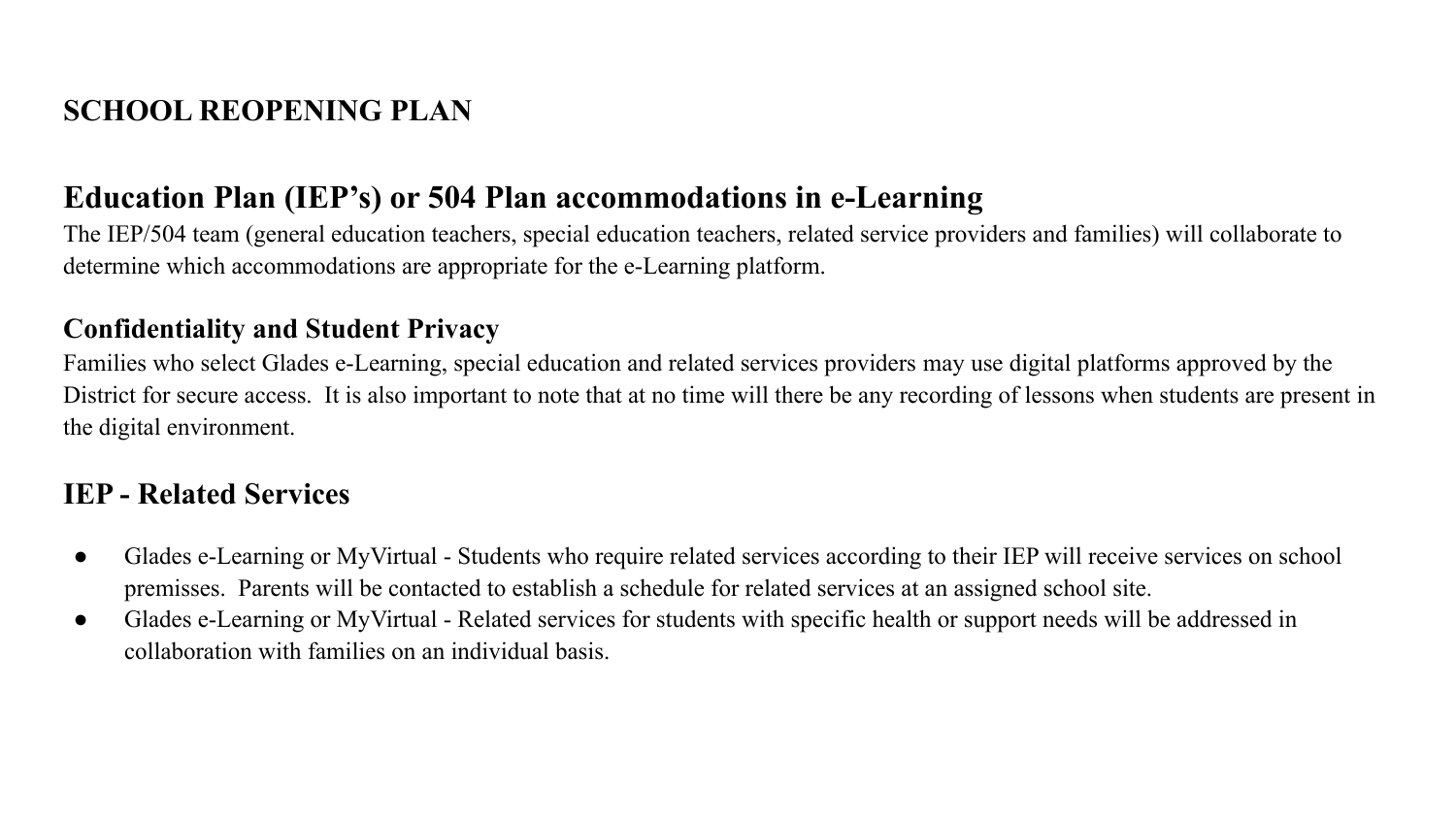## **SCHOOL REOPENING PLAN**

#### **Individualized Education Program (IEP) and 504 Plan Meetings**

IEP/504 meetings will be held on school campuses in the traditional format. Parents may opt to attend IEP meetings via teleconference or virtually. Glades County School District is committed to providing families an opportunity to have meaningful participation in the special education process. IEP teams will partner with families to determine the most practical format to conduct IEP meetings.

#### **Students Pursuing Access Standards**

For students pursuing access standards, parents have the option of enrolling in traditional schools or Glades e-Learning.

## **Self-Contained ESE Teachers**

Based on initial data, self-contained students that enroll in Glades e-Learning may not have the same teacher that they would have in the traditional setting. Additionally, these students may be served by a teacher that is providing services to students in a geographic region.

#### **PK ESE Students**

For PK ESE students (excluding VPK), parents have the option of enrolling in traditional schools or Glades e-Learning online. Glades e-Learning only provides services for K-12 students.

VPK must receive those services in the traditional school model in accordance with the State Early Learning Coalition guidelines.